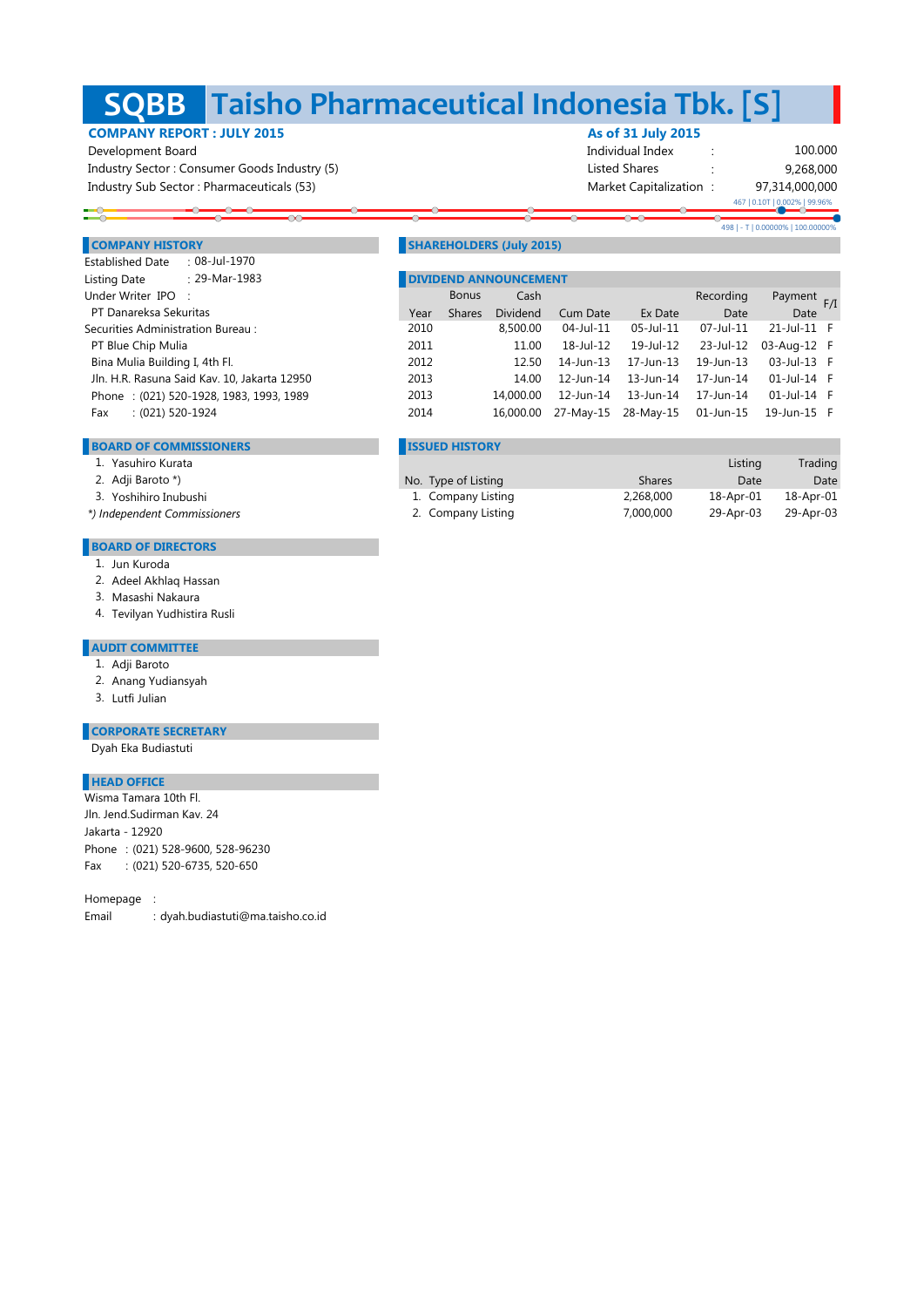# **Taisho Pharmaceutical Indonesia Tbk. [S] SQBB**





| <b>SHARES TRADED</b>                    | 2009   | 2010   | 2011   | 2012   | $Jan-13$ |
|-----------------------------------------|--------|--------|--------|--------|----------|
| Volume (Million Sh.)                    | 9      |        |        |        |          |
| Value (Billion Rp)                      | 1,342  |        |        |        |          |
| Frequency (Thou. X)                     | 0.001  |        |        |        |          |
| Days                                    | 1      |        |        |        |          |
| Price (Rupiah)                          |        |        |        |        |          |
| High                                    |        |        |        |        |          |
| Low                                     |        |        |        |        |          |
| Close                                   | 10,500 | 10,500 | 10,500 | 10,500 | 10,500   |
| Close*                                  | 10,500 | 10.500 | 10.500 | 10.500 | 10,500   |
| PER(X)                                  | 0.81   | 0.72   | 0.65   | 0.56   | 0.54     |
| PER Industry (X)                        | 16.22  | 19.75  | 15.98  | 24.22  | 14.32    |
| PBV (X)                                 | 0.32   | 0.30   | 0.28   | 0.29   | 0.33     |
| * Adjusted price after corporate action |        |        |        |        |          |

| <b>TRADING ACTIVITIES</b> |                          |                          |        |       |             |              |     |
|---------------------------|--------------------------|--------------------------|--------|-------|-------------|--------------|-----|
|                           |                          | <b>Closing Price</b>     |        | Freq. | Volume      | Value        | Day |
| Month                     | High                     | Low                      | Close  | (X)   | (Thou. Sh.) | (Million Rp) |     |
| $Jan-11$                  | $\overline{\phantom{m}}$ | $\frac{1}{2}$            | 10,500 | ٠     |             |              |     |
| $Feb-11$                  |                          | $\overline{\phantom{0}}$ | 10,500 |       |             |              |     |
| $Mar-11$                  |                          | $\overline{\phantom{0}}$ | 10,500 |       |             |              |     |
| Apr-11                    | ٠                        | $\frac{1}{2}$            | 10,500 |       |             |              |     |
| $May-11$                  |                          | $\overline{\phantom{0}}$ | 10,500 |       |             |              |     |
| $Jun-11$                  |                          | $\overline{\phantom{0}}$ | 10,500 |       |             |              |     |
| $Jul-11$                  |                          | $\overline{\phantom{0}}$ | 10,500 |       |             |              |     |
| Aug-11                    |                          | $\frac{1}{2}$            | 10,500 | ٠     |             |              |     |
| $Sep-11$                  |                          | $\overline{\phantom{0}}$ | 10,500 |       |             |              |     |
| $Oct-11$                  |                          | $\overline{\phantom{0}}$ | 10,500 |       |             |              |     |
| $Nov-11$                  |                          | $\overline{\phantom{0}}$ | 10,500 |       |             |              |     |
| $Dec-11$                  |                          | $\overline{\phantom{0}}$ | 10,500 | ٠     |             |              |     |
|                           |                          |                          |        |       |             |              |     |
| $Jan-12$                  |                          | $\frac{1}{2}$            | 10,500 |       |             |              |     |
| Feb-12                    |                          | $\frac{1}{2}$            | 10,500 |       |             |              |     |
| $Mar-12$                  |                          | $\frac{1}{2}$            | 10,500 | ٠     |             |              |     |
| Apr-12                    |                          | $\overline{\phantom{0}}$ | 10,500 |       |             |              |     |
| $May-12$                  |                          | $\overline{\phantom{0}}$ | 10,500 |       |             |              |     |
| Jun-12                    |                          | $\overline{\phantom{0}}$ | 10,500 |       |             |              |     |
| Jul-12                    |                          | $\frac{1}{2}$            | 10,500 | ٠     |             |              |     |
| Aug-12                    |                          | $\overline{\phantom{0}}$ | 10,500 |       |             |              |     |
| $Sep-12$                  |                          | $\overline{\phantom{a}}$ | 10,500 |       |             |              |     |
| $Oct-12$                  |                          | $\overline{\phantom{m}}$ | 10,500 |       |             |              |     |
| <b>Nov-12</b>             |                          | $\overline{\phantom{m}}$ | 10,500 |       |             |              |     |
| $Dec-12$                  |                          | -                        | 10,500 |       |             |              |     |
| $Jan-13$                  |                          |                          | 10,500 |       |             |              |     |